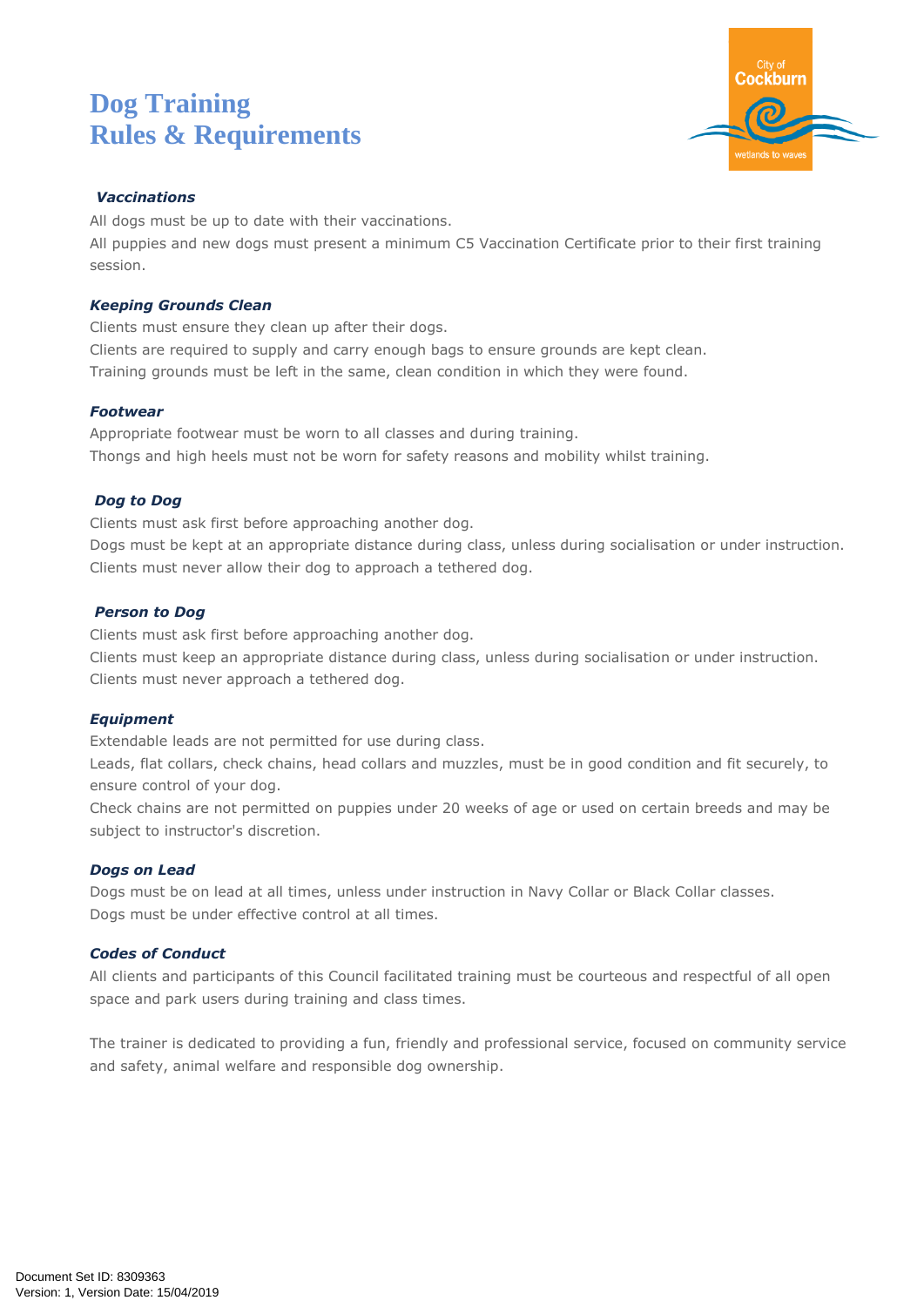#### **REACTIVE / AGGRESSIVE DOG TRAINING – ADDITIONAL RULES**

- Those dogs who are required to wear a muzzle must do so
- all equipment must be secure and intact
- no clip collars or retractable leads are allowed
- all owners must maintain a safe distance from other dogs in class
- all owners must follow directions from the instructor at all times
- dogs to be held on lead at all times

For the introduction session (1st session) dogs are not to be brought to class. This is so the trainer can discuss issues and introduce owners to techniques that they will use without barking or lunging dogs for that session.

#### **DOG TRAINER**

Dave Metcalf: 0448153316

#### **FROM THE TRAINER**

I will normally have equipment out so you cannot miss me, if you get lost then please give me a call. The only time classes may be cancelled is if it is raining or if it is overly hot. I will always let attendees know about any cancellation by text message so if you do not hear from me then classes are on.